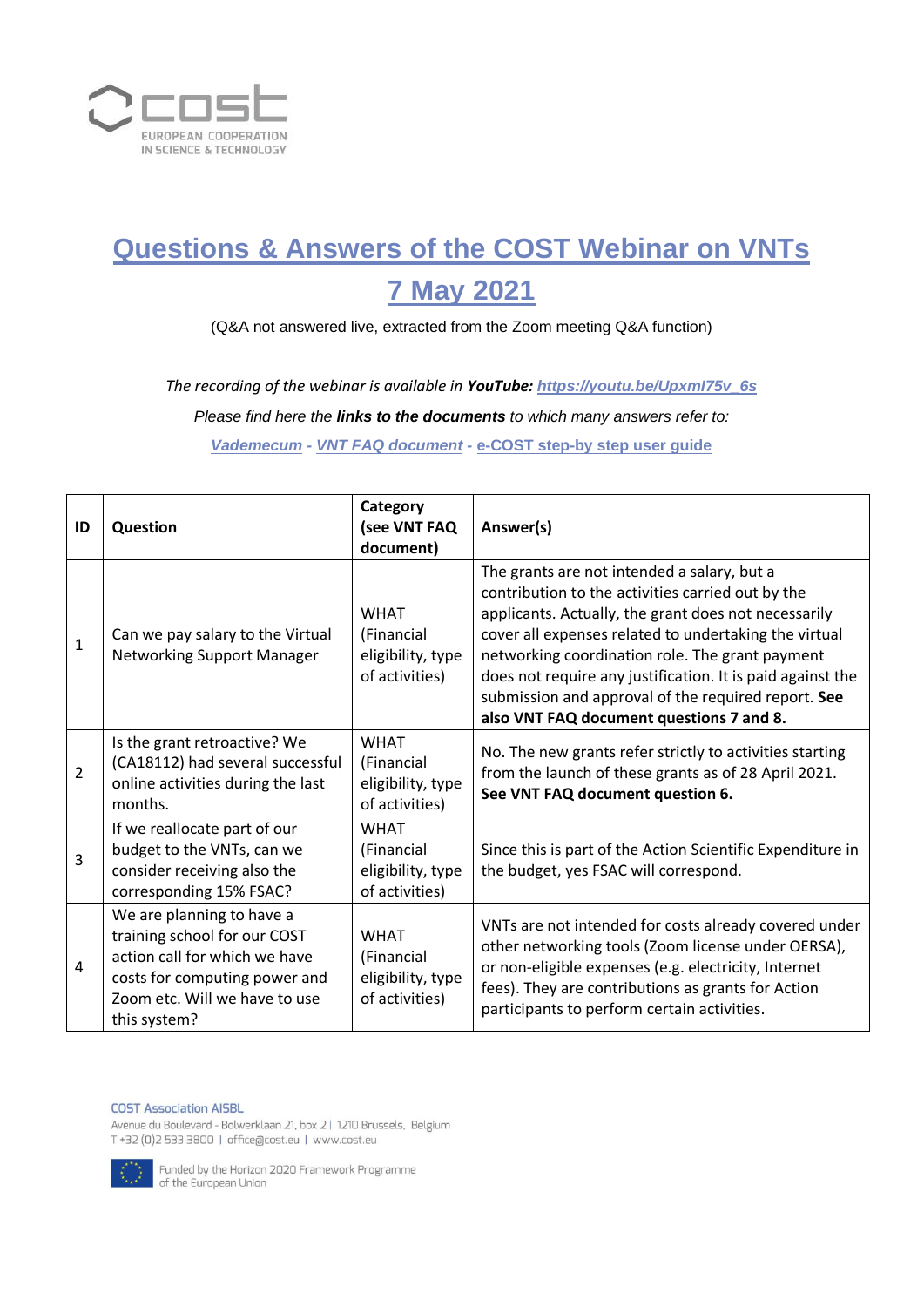

| 5              | Can you give examples of actual<br>expenses that can be covered by<br>the VM grant?                                                                                                                                                                | <b>WHAT</b><br>(Financial<br>eligibility, type<br>of activities) | Some examples of activities to be performed by the<br>successful applicant are described in the Vademecum<br>Section 10.2.3 (VM).                                                                                                                                                                                                                                                                                   |
|----------------|----------------------------------------------------------------------------------------------------------------------------------------------------------------------------------------------------------------------------------------------------|------------------------------------------------------------------|---------------------------------------------------------------------------------------------------------------------------------------------------------------------------------------------------------------------------------------------------------------------------------------------------------------------------------------------------------------------------------------------------------------------|
| 6              | VNT and VM Grants may require<br>for Grant Holders to enter<br>specific additional arrangements<br>with Grantees. Have you got<br>guidelines for that?                                                                                             | <b>WHAT</b><br>(Financial<br>eligibility, type<br>of activities) | The GH is expected to issue a Grant letter and to pay<br>the grant upon approved report of the VM and VNS<br>grant.                                                                                                                                                                                                                                                                                                 |
| $\overline{7}$ | Can we have an online MC<br>meeting reimbursed out of this<br>VNT grants?                                                                                                                                                                          | <b>WHAT</b><br>(Financial<br>eligibility, type<br>of activities) | No, this is not the purpose of VNT grants. Grants are<br>for individuals performing a specific activity, not to<br>fund meetings. Please refer to examples of activities in<br>the Vademecum section 10.                                                                                                                                                                                                            |
| 8              | Can the Mobility grants be<br>requested by the chair of the<br>action to summarize and discuss<br>outcomes of the projects? or<br>does this "overlap" with its pure<br>role as Chair of the action?                                                | <b>WHAT</b><br>(Financial<br>eligibility, type<br>of activities) | It is not clear whether 'projects' refers to the COST<br>Action, or possible applications for research projects<br>jointly drafted by Action participants. Nevertheless,<br>the tasks associated with the role of Action Chair (e.g.<br>drafting a progress report) are not eligible to be<br>funded via VNTs.                                                                                                      |
| 9              | How much is the maximal<br>amount of the VNT Grant? We<br>are planning an online course<br>within our Action.                                                                                                                                      | <b>WHAT</b><br>(Financial<br>eligibility, type<br>of activities) | The maximum amount for a VNS grant is 4000 EUR;<br>each VM grant (up to 6) has a maximum of 1500 EUR<br>per grant.                                                                                                                                                                                                                                                                                                  |
| 10             | To be clear clear, VMG do not<br>replace STSM?                                                                                                                                                                                                     | <b>WHAT</b><br>(Financial<br>eligibility, type<br>of activities) | No, VM grants are not replacing STSMs. The Actions<br>should promote both STSM applications and VNTs<br>applications. STSMs require physical mobility which is<br>not necessary in the VNTs.                                                                                                                                                                                                                        |
| 11             | Can we use the grant to upgrade<br>our existing COST Action Zoom<br>license (which goes up to 100<br>participants)?                                                                                                                                | <b>WHAT</b><br>(Financial<br>eligibility, type<br>of activities) | No, this is not the purpose of these grants. ZOOM<br>license are already covered under OERSA (maximum<br>500 EUR for virtual communication tools per Grant<br>Period).                                                                                                                                                                                                                                              |
| 12             | I somehow still don't understand<br>what the funds are meant for?<br>Most of us have technical<br>networking facilities available<br>thorough our affiliations. What<br>else can we encode? Could I<br>encode student helpers for<br>coordination? | <b>WHAT</b><br>(Financial<br>eligibility, type<br>of activities) | Please refer to the COST Vademecum section 10.1.3<br>(VNS grant) and 10.2.3 (VM grant) for examples of<br>activities, and the VNT FAQ document questions 15<br>and 16.                                                                                                                                                                                                                                              |
| 13             | Can activities related to hybrid<br>workshop targeting urban<br>stakeholders be eligible for the<br>grant?                                                                                                                                         | <b>WHAT</b><br>(Financial<br>eligibility, type<br>of activities) | It is not clear in the question which activities, besides<br>the workshop itself, are associated to the referred<br>event in particular. The hybrid workshop<br>implementation can be funded with other COST<br>networking tools (i.e. under meetings). For additional<br>related activities, please refer to the COST<br>Vademecum section 10.1.3 (VNS grant) and 10.2.3<br>(VM grant) for examples of activities. |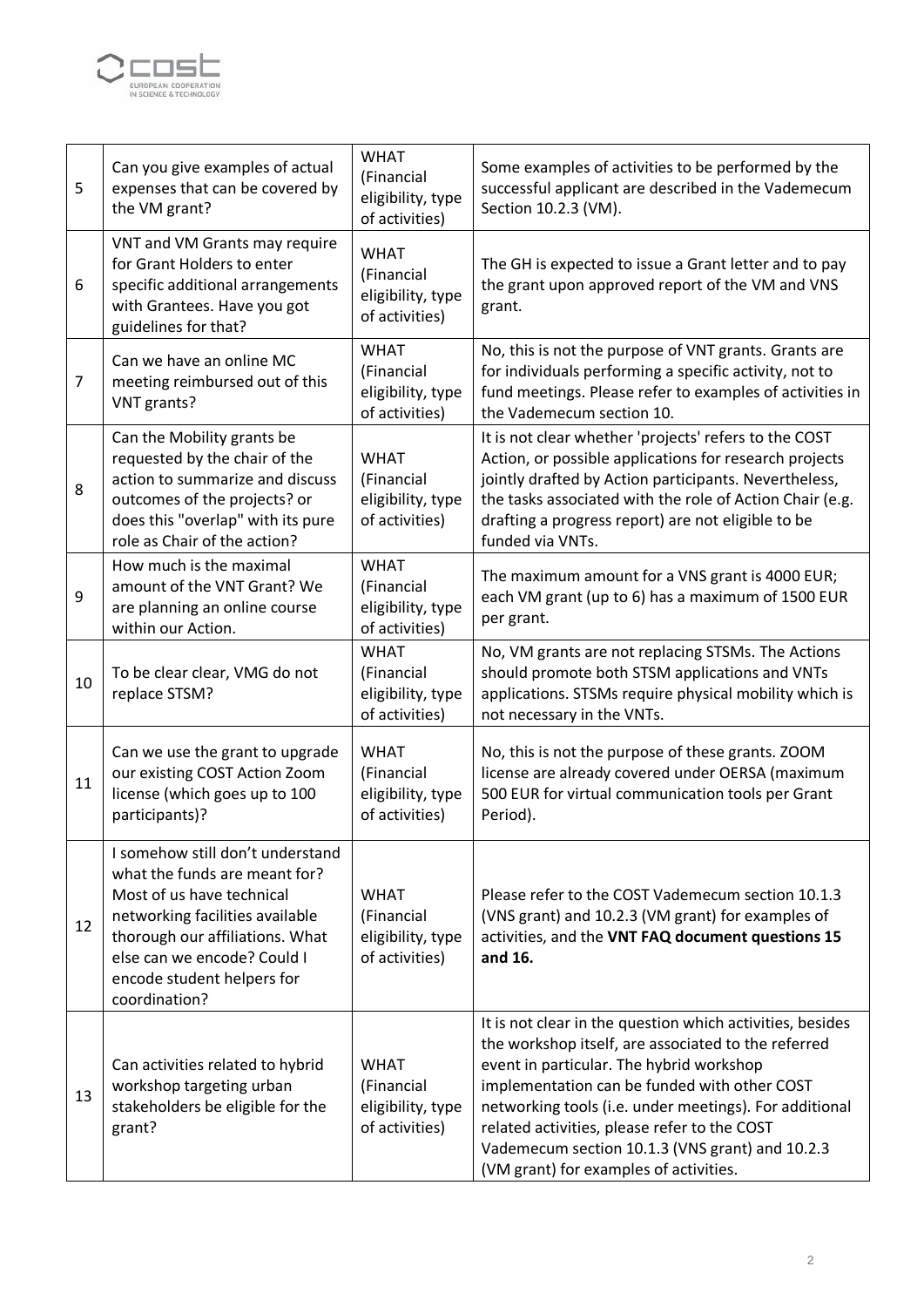

| 14 | Are newsletters created by an<br>Action member for the Action<br>members and circulated monthly<br>in the Action eligible for VM<br>grant? The newsletter is a<br>'capacity building' objective and<br>to foster new collaborations and<br>keep the community updated on<br>the advancement of the different<br>scientific activities. | <b>WHAT</b><br>(Financial<br>eligibility, type<br>of activities) | Content creation and coordination of a newsletter<br>(not its design, or printing) is in principle an eligible<br>activity, but the VM application must clarify how this<br>would contribute to Action MoU objectives and<br>deliverables, and the MC will assess how this activity<br>stands compared to other proposed ones (see<br>evaluation criteria described in Vademecum 10.1.2).<br>Note that these grants do not cover activities done in<br>the past (see VNT FAQ document question 6). |
|----|----------------------------------------------------------------------------------------------------------------------------------------------------------------------------------------------------------------------------------------------------------------------------------------------------------------------------------------|------------------------------------------------------------------|----------------------------------------------------------------------------------------------------------------------------------------------------------------------------------------------------------------------------------------------------------------------------------------------------------------------------------------------------------------------------------------------------------------------------------------------------------------------------------------------------|
| 15 | Where are the examples listed?                                                                                                                                                                                                                                                                                                         | <b>WHAT</b><br>(Financial<br>eligibility, type<br>of activities) | Please refer to the COST Vademecum section 10.1.3<br>(VNS grant) and 10.2.3 (VM grant) for examples of<br>activities.                                                                                                                                                                                                                                                                                                                                                                              |
| 16 | Is the grant justified against<br>presentation of PM (person<br>months)?                                                                                                                                                                                                                                                               | <b>WHAT</b><br>(Financial<br>eligibility, type<br>of activities) | The grant payment does not require any justification<br>of person-months because it is not meant to be a<br>salary. It is paid against the submission and approval<br>of the required report.                                                                                                                                                                                                                                                                                                      |
| 17 | Why is the VN limited to<br>13.000€? Large physical<br>meetings are highly unlikely until<br>the end of the grant period, so it<br>would be good to spend more<br>budget on VN.                                                                                                                                                        | <b>WHAT</b><br>(Financial<br>eligibility, type<br>of activities) | There is indeed a budget limitation as part of the VNT<br>Pilot as approved by the European Commission. The<br>outcome of the VNT Pilot will be evaluated and taken<br>into account as one of the inputs for the future COST<br>networking tools.                                                                                                                                                                                                                                                  |
| 18 | The amount for the grant for the<br>VNT manager can be paid as a<br>service to that specific person?<br>And the maximum amount will<br>be 4.000 Eur, correct?                                                                                                                                                                          | <b>WHAT</b><br>(Financial<br>eligibility, type<br>of activities) | The grant payment does not require any justification<br>because it is not meant to be a salary. It is paid against<br>the submission and approval of the required report.<br>For the VNS grant, the maximum amount is 4,000<br>EUR.                                                                                                                                                                                                                                                                |
| 19 | ACI still don't understand that<br>VM grands don't pay for work<br>time, software, hardware What<br>can it be used for? The example<br>in the Vademecum is<br>computational activitywhich is<br>worktime, hardware and<br>software                                                                                                     | <b>WHAT</b><br>(Financial<br>eligibility, type<br>of activities) | Please refer to the COST Vademecum section 10.1.3<br>(VNS grant) and 10.2.3 (VM grant) for examples of<br>activities. If the eligible individual is certain he/she can<br>perform or deliver the activities, we encourage<br>submitting an application with the grant amount<br>within the set limit.                                                                                                                                                                                              |
| 20 | Do you need more than one<br>applicant for the VNS grant?                                                                                                                                                                                                                                                                              | <b>WHAT</b><br>(Financial<br>eligibility, type<br>of activities) | Every Action can have a max of 1 VNS grantee per GP.<br>However, the number of applicants (as in any other<br>grants) is not a factor that depends on the Action, but<br>on the interested participants. We invite the Actions<br>to promote the VNTs as much as possible but keeping<br>in mind that only 1 applicant can get the VNS grant in<br>this GP.                                                                                                                                        |
| 21 | Could we use these grants to pay<br>for upgrades in our website to<br>facilitate networking?                                                                                                                                                                                                                                           | <b>WHAT</b><br>(Financial<br>eligibility, type<br>of activities) | The VM grants are not meant to cover activities<br>already covered by other networking tools such as<br>web-site development/design.                                                                                                                                                                                                                                                                                                                                                               |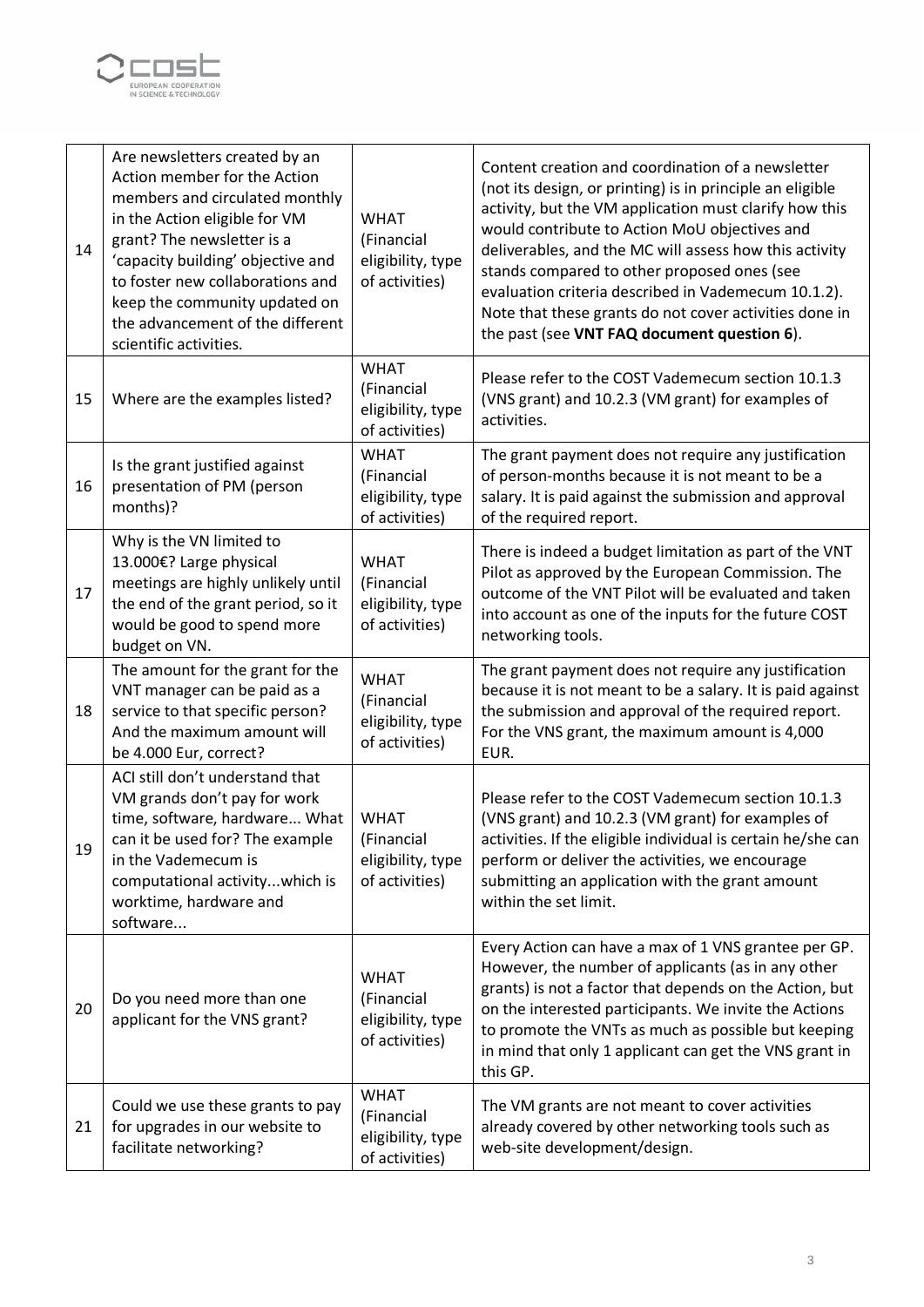

| 22 | Could a VM grant be used to<br>engage an Action member to run<br>social media?                                                                                                                                                                                                            | <b>WHAT</b><br>(Financial<br>eligibility, type<br>of activities) | Content creation and coordination of Action social<br>media is in principle an eligible activity, but the VM<br>application must clarify how this would contribute to<br>Action MoU objectives and deliverables, and the MC<br>will assess how this activity stands compared to other<br>proposed ones (see evaluation criteria described in<br>Vademecum 10.1.2). Note that these grants do not<br>cover activities done in the past (see VNT FAQ<br>document question 6). |
|----|-------------------------------------------------------------------------------------------------------------------------------------------------------------------------------------------------------------------------------------------------------------------------------------------|------------------------------------------------------------------|-----------------------------------------------------------------------------------------------------------------------------------------------------------------------------------------------------------------------------------------------------------------------------------------------------------------------------------------------------------------------------------------------------------------------------------------------------------------------------|
| 23 | Is it possible to use this budget<br>to buy a zoom webinar license to<br>be able to transmit conference<br>meetings?                                                                                                                                                                      | <b>WHAT</b><br>(Financial<br>eligibility, type<br>of activities) | No, the VNTs are not intended for this expense. Online<br>communication tools such as Zoom can be claimed<br>under OERSA. Up to max 500 EUR can be claimed per<br>Grant Period by the Action for such tools.                                                                                                                                                                                                                                                                |
| 24 | Can OERSA be used to pay<br>V.A.T.?                                                                                                                                                                                                                                                       | <b>WHAT</b><br>(Financial<br>eligibility, type<br>of activities) | No, VAT is not an eligible expense using COST Funds.                                                                                                                                                                                                                                                                                                                                                                                                                        |
| 25 | Can a VM grant be awarded to<br>an Action participant<br>coordinating the preparation of<br>the preparation of dissemination<br>videos or videos promoting the<br>infrastructures available in each<br><b>COST participating country</b><br>(which are also being paid by the<br>Action)? | <b>WHAT</b><br>(Financial<br>eligibility, type<br>of activities) | Content preparation and coordination of science<br>communication activities is within the scope of VM<br>grants. However, if the activity (in this case, the<br>production of a dissemination video) can be funded<br>under other existing networking tools (Action<br>dissemination budget), it should not be included in an<br>application for VM grants.                                                                                                                 |
| 26 | can we use this budget to<br>promote events such as<br>webinars on FB / Instagram"                                                                                                                                                                                                        | <b>WHAT</b><br>(Financial<br>eligibility, type<br>of activities) | Content creation and coordination of Action social<br>media is in principle an eligible activity, but the VM<br>application must clarify how this would contribute to<br>Action MoU objectives and deliverables, and the MC<br>will assess how this activity stands compared to other<br>proposed ones (see evaluation criteria described in<br>Vademecum 10.1.2). Note that these grants do not<br>cover activities done in the past (see VNT FAQ<br>document question 6). |
| 27 | Can these grants be shared? Eg.<br>if three members are responsible<br>of coordinating an activity.                                                                                                                                                                                       | <b>WHO</b><br>(Applies/Gets<br>VNT Grant)                        | Only 1 applicant can be granted for a certain activity.<br>However, the grant payment does not require any<br>justification. It is paid against the submission and<br>approval of the required report. The responsibility for<br>submitting the report stays with the grantee, and the<br>payment is done only to the grantee's bank account.                                                                                                                               |
| 28 | Can a GH scientific<br>representative be VNT Manager?                                                                                                                                                                                                                                     | <b>WHO</b><br>(Applies/Gets<br><b>VNS Grant)</b>                 | All Action participants with a primary affiliation to an<br>institution located in a COST Full Member country or<br>Cooperating Member, or MC Observers from a COST<br>Near Neighbour Country are eligible to apply for the<br>grants. See also VNT FAQ document question 19.                                                                                                                                                                                               |
| 29 | Can the Action chair and the VNS<br>manager be the same person?                                                                                                                                                                                                                           | <b>WHO</b><br>(Applies/Gets<br>VNS Grant)                        | Yes, this is possible if well justified to the MC as the<br>best approach for the achievement of the Action MoU<br>objectives                                                                                                                                                                                                                                                                                                                                               |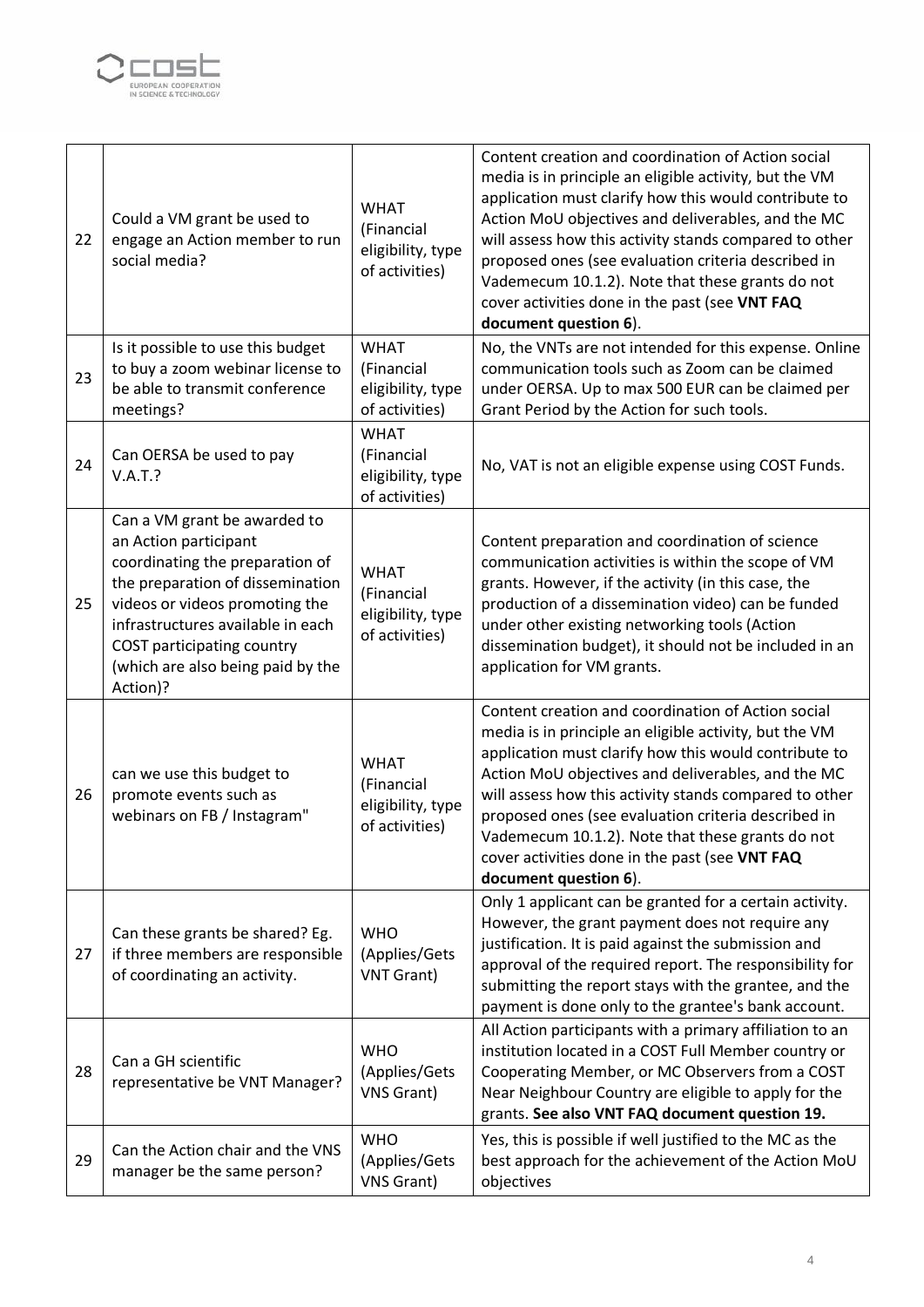

| 30 | Can VNS Manager belong to the<br>MC?                                                                                                                                          | <b>WHO</b><br>(Applies/Gets<br>VNS Grant)        | Yes.                                                                                                                                                                                                                                                                                                                                                                                                                                                                                                                                                                                       |
|----|-------------------------------------------------------------------------------------------------------------------------------------------------------------------------------|--------------------------------------------------|--------------------------------------------------------------------------------------------------------------------------------------------------------------------------------------------------------------------------------------------------------------------------------------------------------------------------------------------------------------------------------------------------------------------------------------------------------------------------------------------------------------------------------------------------------------------------------------------|
| 31 | What about the VNT<br>Coordinator/Committee<br>mentioned in the last<br>Vademecum? Can they be<br>responsible for the selection of<br>the VM grantee?                         | <b>WHO</b><br>(Applies/Gets<br>VNS Grant)        | The VNS grantee will take the role of Virtual<br>Networking Support Manager, a new leadership role.<br>The VNS manager will elaborate a virtual network<br>strategy to be approved by the MC and coordinate the<br>evaluation of VM grants applications. See VNT FAQ<br>document question 22                                                                                                                                                                                                                                                                                               |
| 32 | If the VNS grant is used to<br>conduct a survey/discussion<br>among the members in the<br>action, who actually gets given<br>the grant? the organiser of the<br>survey?       | <b>WHO</b><br>(Applies/Gets<br><b>VNS Grant)</b> | Indeed, the responsible for the task (in this case, the<br>survey) is the one applying to the VM grant. This<br>person should be the one preparing, coordinating, and<br>analysing the results. All this work should be clearly<br>described in the activity report submitted.                                                                                                                                                                                                                                                                                                             |
| 33 | Does the VNT Manager have to<br>be an MC member? Will this be<br>an official 'leadership role', like<br>WG leader?                                                            | <b>WHO</b><br>(Applies/Gets<br><b>VNS Grant)</b> | The VNS manager is a new leadership position, which<br>was created to support the Action in the<br>implementation of an effective virtual collaboration<br>strategy. This position is taken by the VNS grantee, if<br>any. Unlike Action Chair or STSM Coordinator, it is<br>however an optional one because the Action can<br>decide whether to use VNT grants or not.<br>Please, note that the grants are intended to be a<br>contribution to some participants to perform certain<br>activities approved by the MC, not meant to be a<br>salary or a payment to hold a position simply. |
| 34 | Like for STSMs, is it possible for<br>people outside MC to apply to<br>VNT? Are these grants exclusive<br>for MC members?                                                     | <b>WHO</b><br>(Applies/Gets<br>VNS Grant)        | Yes, All Action participants with a primary affiliation to<br>an institution located in a COST Full Member country<br>or Cooperating Member, or MC Observers from a<br>COST Near Neighbour Country are eligible to apply for<br>the grants.                                                                                                                                                                                                                                                                                                                                                |
| 35 | Can the GH pays someone in the<br>institution who is an expert on<br>online communication and<br>dissemination?                                                               | <b>WHO</b><br>(Applies/Gets<br>VNS Grant)        | Yes, as long as the applicant fulfils the general<br>eligibility requirements (see VNT question 15) and can<br>perform the envisaged activity. It is important to keep<br>in mind that the VNT grants are not meant to be a<br>salary.                                                                                                                                                                                                                                                                                                                                                     |
| 36 | Can ITC grant manager, STSM<br>coordinator or the<br>communication manager hold<br>these positions?                                                                           | <b>WHO</b><br>(Applies/Gets<br>VNS Grant)        | All Action participants with a primary affiliation to an<br>institution located in a COST Full Member country or<br>Cooperating Member, or MC Observers from a COST<br>Near Neighbour Country are eligible to apply for the<br>grants.<br>However, please note that the grants are intended to<br>be a contribution to some participants to perform<br>certain activities approved by the MC, not meant to be<br>a salary or a payment to hold a position simply.                                                                                                                          |
| 37 | Thank you for your presentation!<br>As GH Manager, until now I have<br>worked for organising all the<br>virtual meetings. Thus, I think<br>this grant is for the one who will | <b>WHO</b><br>(Applies/Gets<br>VNS Grant)        | Activities of the VNS grant shall not overlap with the<br>activities carried out by the GH manager or local<br>organisers (of virtual events). However, if there are<br>extra tasks that can be funded under the VNTs, please<br>discuss this option with the Action MC. The VNS<br>Manager shall oversee and coordinate activities such                                                                                                                                                                                                                                                   |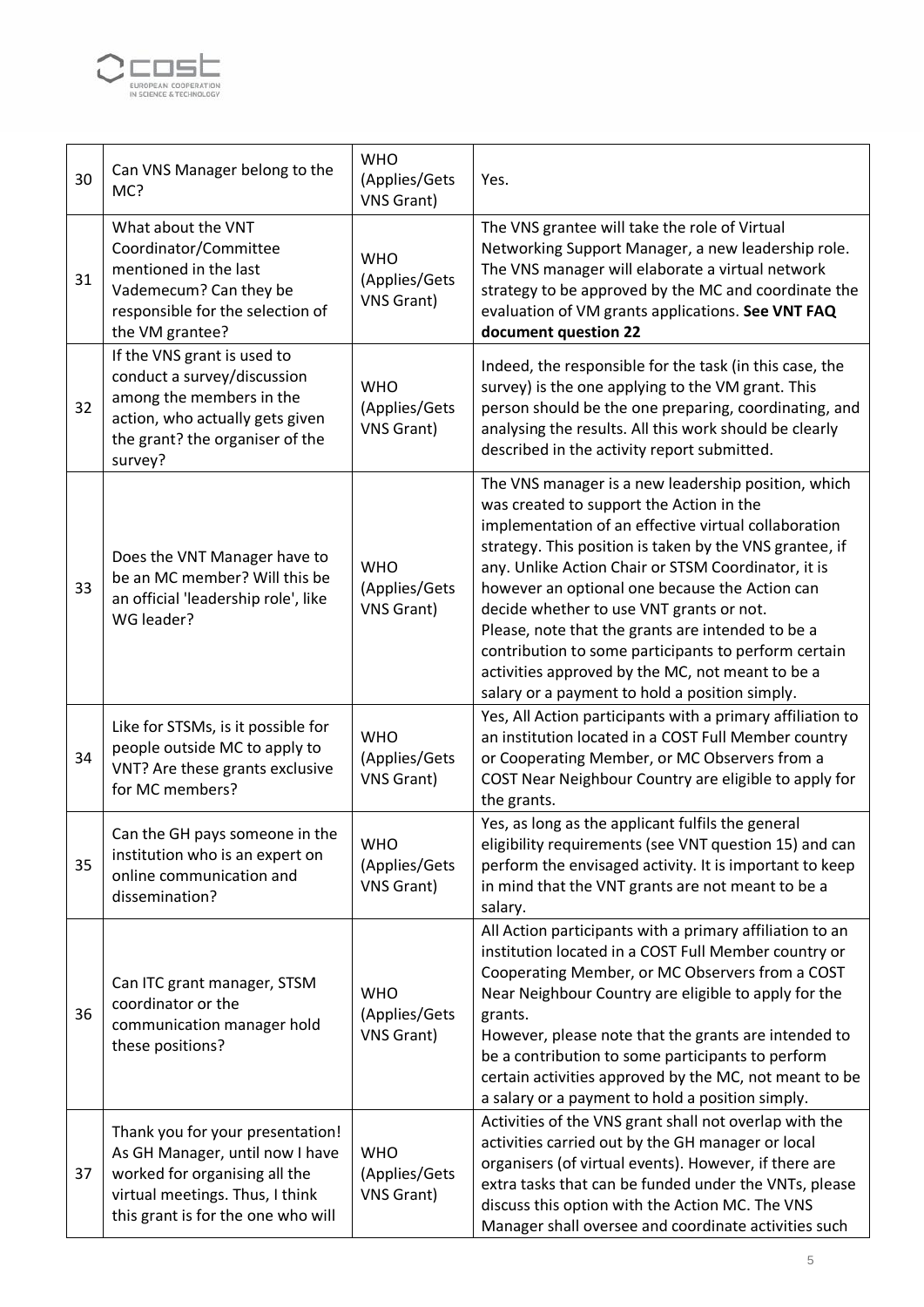

|    | propose and organise the future<br>meetings. Is that right?                                                                                 |                                                  | as the ones described in the Vademecum section<br>10.1.3.                                                                                                                                                                                                                                                                                                                                |
|----|---------------------------------------------------------------------------------------------------------------------------------------------|--------------------------------------------------|------------------------------------------------------------------------------------------------------------------------------------------------------------------------------------------------------------------------------------------------------------------------------------------------------------------------------------------------------------------------------------------|
| 38 | Can we allocate several smaller<br>VNS grant to different partners<br>(e.g. organizers of webinar) or is<br>it only 1 grant to one partner? | <b>WHO</b><br>(Applies/Gets<br><b>VNS Grant)</b> | No, there is only 1 grantee for VNS grant with a max<br>contribution of 4000 Eur. This amount can be lowered<br>if the MC decides to do so                                                                                                                                                                                                                                               |
| 39 | Can the 4000€ be spread<br>between a suite of participants<br>eg core group members                                                         | <b>WHO</b><br>(Applies/Gets<br><b>VNS Grant)</b> | Only 1 applicant can be granted for a certain activity.<br>However, the grant payment does not require any<br>justification. It is paid against the submission and<br>approval of the required report. The responsibility for<br>submitting the report stays with the grantee, and the<br>payment is done only to the grantee's bank account.                                            |
| 40 | If the pilot is successful, can the<br>person appointed as VNS<br>manager change in the next GP?                                            | <b>WHO</b><br>(Applies/Gets<br><b>VNS Grant)</b> | The VNS manager is appointed for the duration of the<br>VNT pilot (until end of the current grant period, by<br>31/10/21 latest). If VNT grants are confirmed in the<br>future and with the same format, a new VNS grant<br>application and review process would be required.                                                                                                            |
| 41 | STSM / Training School / ITC<br>Grant Grantees can be applicants<br>for Virtual mobility grants as ad-<br>hoc participants?                 | <b>WHO</b><br>(Applies to VM<br>Grant)           | Yes, as long as the grants are not running in parallel.                                                                                                                                                                                                                                                                                                                                  |
| 42 | Can the VNS manager apply for<br>the grant?                                                                                                 | <b>WHO</b><br>(Applies/Gets<br>VM Grant)         | Yes, but only under very exceptional circumstances<br>when it is very well justified, and only if the MC<br>considers that this is the best approach for the<br>achievement of the Action MoU objectives. If this is<br>the case, the evaluation of the VM grants in the same<br>call cannot be coordinated by<br>the VNS Manager. The Action Chair should review<br>these applications. |
| 43 | Can a VNS Manager apply for a<br>VM grant?                                                                                                  | <b>WHO</b><br>(Applies/Gets<br>VM Grant)         | Yes. See VNT FAQ document question 24                                                                                                                                                                                                                                                                                                                                                    |
| 44 | Is a VM grant awarded to one<br>person, who engages a virtual<br>audience?                                                                  | <b>WHO</b><br>(Applies/Gets<br>VM Grant)         | Yes, a VM grant is paid to one person to perform<br>certain activity. Please refer to the COST Vademecum<br>section 10.1.3 (VNS grant) and 10.2.3 (VM grant) for<br>examples of activities.                                                                                                                                                                                              |
| 45 | If the GH Manager receives the<br>grant as a VNS Manager who is<br>then to pay the grant? Cannot<br>pay the grant to him/herself?           | <b>WHO</b><br>(Applies/Gets<br>VNS Grant)        | The approval of the VNS grant is done by the MC Chair<br>on behalf of the MC. The GH Institution will pay the<br>GH Manager if he/she is selected to be the VNS<br>grantee. A GH Manager can choose to be paid to a<br>personal account of institution account.                                                                                                                          |
| 46 | In a virtual STSM, do both<br>partners get a VM grant?                                                                                      | <b>WHO</b><br>(Applies/Gets<br>VM Grant)         | COST does not have the option of virtual STSM as<br>such. The VM grant is paid only to the VM grantee,<br>upon delivery and approval of the report related to<br>the performed activity. If there are 2 applicants for a<br>specific collaboration, there should be 2 individual<br>applications and grants, if the MC decides to approve<br>both.                                       |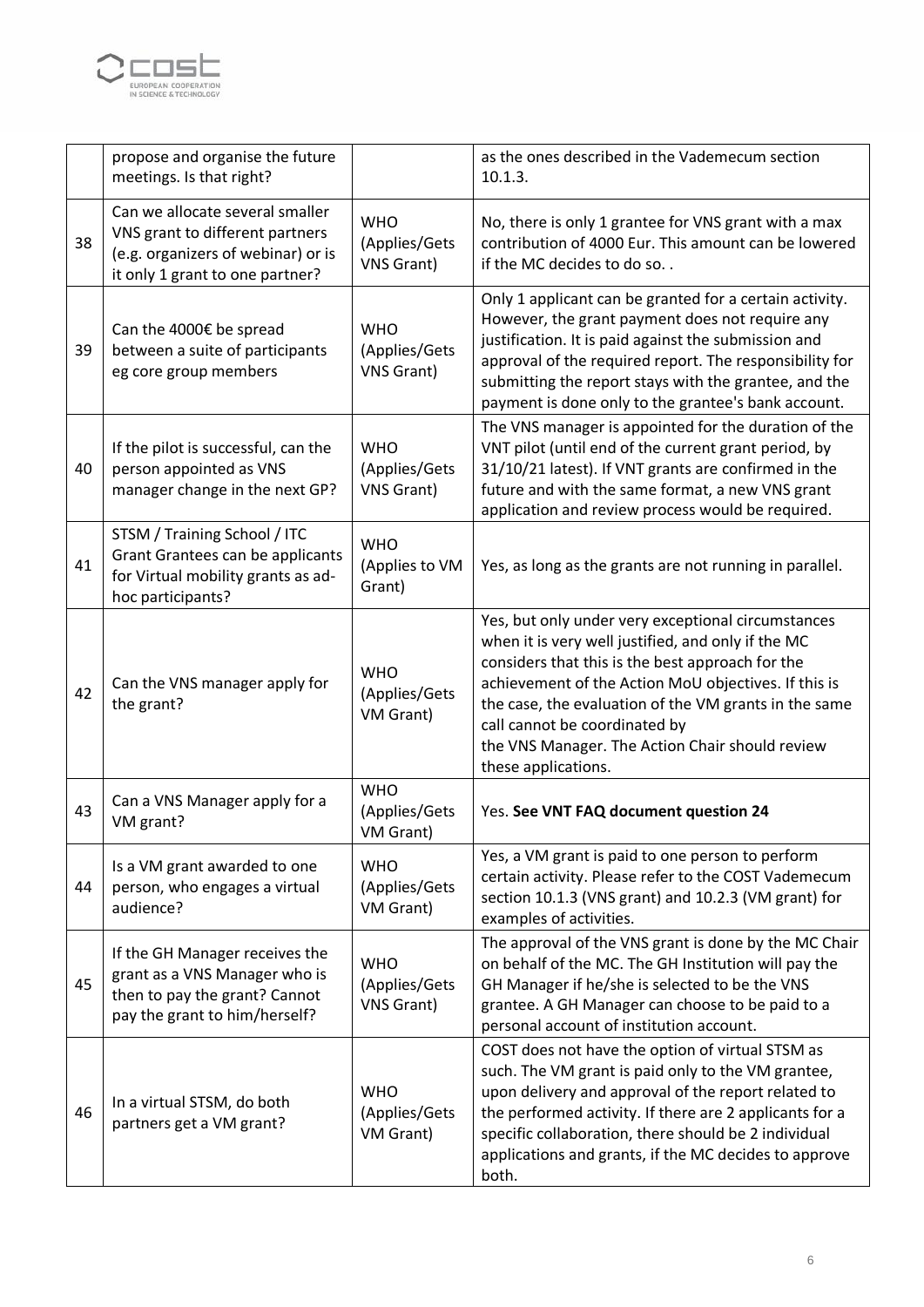

| 47 | Are there guidelines about the<br>evaluation and selection of<br>applicants? What should be the<br>evaluation criteria for VNS and<br>VM grants?                                                                              | <b>WHO</b><br>(MC<br>evaluation and<br>selection)                                        | Please note that the definition and implementation of<br>the selection criteria for all the activities in a certain<br>Action is always the responsibility of the Action MC.<br>Please check Section 10 of the Vademecum. See also<br><b>VNT FAQ document question 20.</b>                                                                                                                                                              |
|----|-------------------------------------------------------------------------------------------------------------------------------------------------------------------------------------------------------------------------------|------------------------------------------------------------------------------------------|-----------------------------------------------------------------------------------------------------------------------------------------------------------------------------------------------------------------------------------------------------------------------------------------------------------------------------------------------------------------------------------------------------------------------------------------|
| 48 | What procedure should be<br>followed for the MC to give<br>mandate to the Action Chair or<br>an appointed Coordinator /<br>Committee to assume<br>responsibility for the evaluation?<br>E-Vote is ok?                         | <b>WHO</b><br>(MC<br>evaluation and<br>selection)                                        | The evaluation of each submitted VNS grant<br>application is performed by the Action's MC. You will<br>find more information in the updated version of<br>Vademecum 10.2. and in the e-COST step-by step user<br>guide (see link at the top of the document), also<br>available in the COST website.<br>E-vote is accepted for the appointment of the VNS<br>Manager as for any other MC decision when a MC<br>meeting is not foreseen. |
| 49 | What should be the composition<br>of the Committee for selecting<br>VNT and VM grantees?                                                                                                                                      | <b>WHO</b><br>(MC<br>evaluation and<br>selection)                                        | Similar to STSM, it is up to the MC to decide the<br>composition of a Committee for evaluating VNT grant<br>applications.                                                                                                                                                                                                                                                                                                               |
| 50 | Can the MC mandate the CG to<br>make decisions on call,<br>evaluation and selection of<br>grantees?                                                                                                                           | <b>WHO</b><br>(MC<br>evaluation and<br>selection)                                        | Yes.                                                                                                                                                                                                                                                                                                                                                                                                                                    |
| 51 | Should the VNT manager be<br>admitted to the Core Group?                                                                                                                                                                      | <b>WHO</b><br>(MC<br>evaluation and<br>selection)                                        | For the duration of the VNT Pilot, in case the grantee<br>of the VNS grant is not already part of the Core Group,<br>he/she can be invited to join if the MC agrees with<br>that.                                                                                                                                                                                                                                                       |
| 52 | So, no invoices are requested?                                                                                                                                                                                                | <b>HOW</b><br>(Procedure/re<br>quirements for<br>implementing,<br>reporting,<br>payment) | As it is a fixed grant, receipts and invoices are NOT<br>required to be submitted.                                                                                                                                                                                                                                                                                                                                                      |
| 53 | If less money than 1500 is<br>claimed per VM, can we then<br>organise more than 6 VMs until<br>the allocated budget of 9000 is<br>spend? Or can we then just<br>spend less money? So is the<br>money the limit or the number? | <b>HOW</b><br>(Procedure/re<br>quirements for<br>implementing,<br>reporting,<br>payment) | No. There is a limit in both the budget and the number<br>of VM grants. For the VNT Pilot, a maximum of 6<br>Virtual Mobility Grants per Action per Grant Period<br>can be awarded. Each Virtual Mobility Grant cannot<br>exceed EUR 1 500.                                                                                                                                                                                             |
| 54 | or can we give less money to<br>more grantees?                                                                                                                                                                                |                                                                                          |                                                                                                                                                                                                                                                                                                                                                                                                                                         |
| 55 | If we do not deploy the VNS<br>grant can we deploy VM grants?<br>In that case should we define a<br>virtual strategy?                                                                                                         | <b>HOW</b><br>(Procedure/re<br>quirements for<br>implementing,<br>reporting,<br>payment) | Yes, this is possible, if the Action MC decides to do so,<br>or there are no candidates for the VNS grant. The max<br>of 1,500 EUR per grant, and up to 6 grants, will then<br>apply. In this case, preparing and validating the<br>detailed strategy on virtual networking for the Action<br>is not a mandatory activity (even if it is highly<br>recommended). See also VNT FAQ document<br>questions 27 and 28.                      |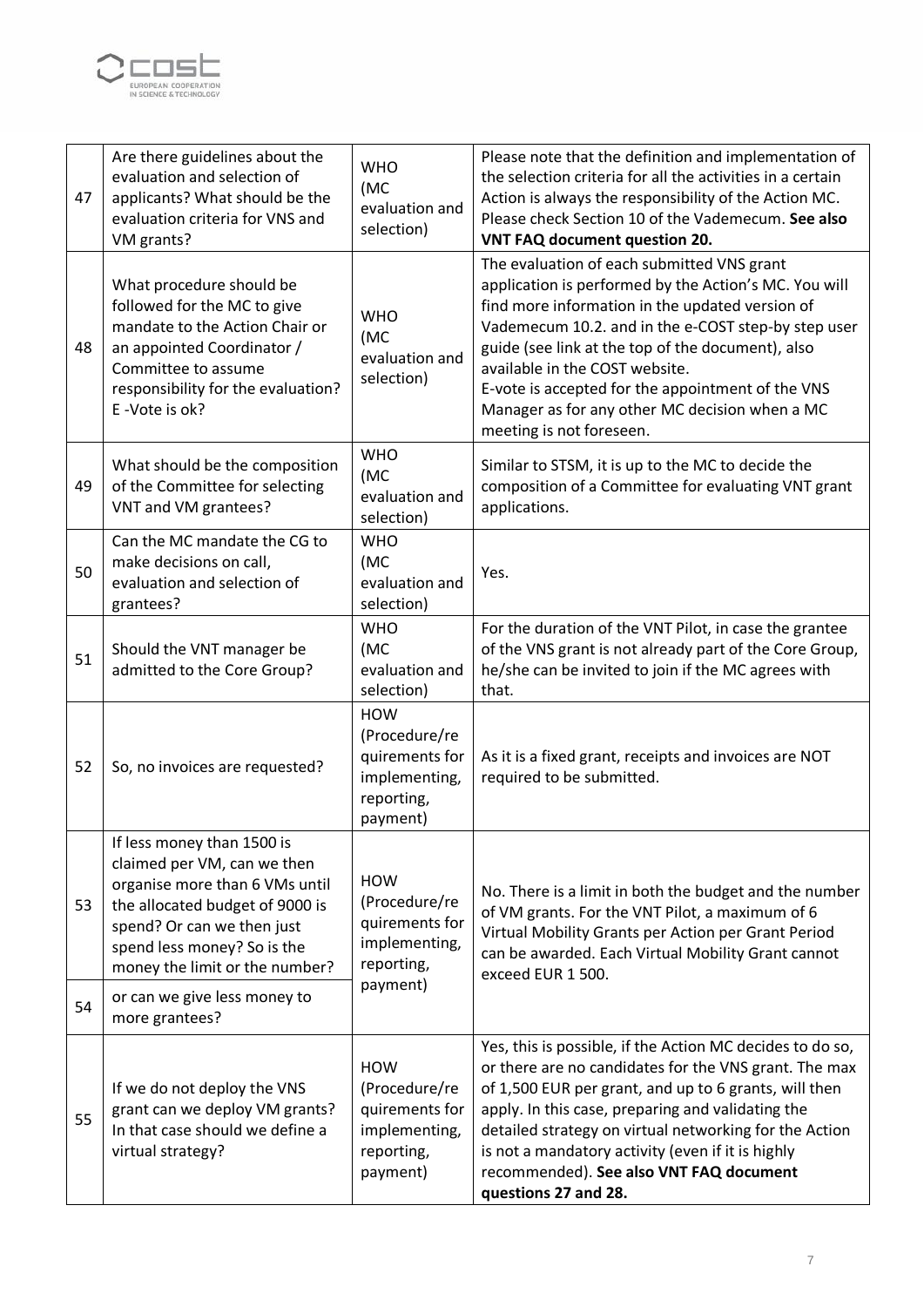

| 56 | What are the documents we<br>need as proof for reimbursement<br>of VNS and VM grants?                                                                                                                                                                                                                                                                                                      | <b>HOW</b><br>(Procedure/re<br>quirements for<br>reporting,<br>payment) | All the documents are submitted on e-COST: the VNT<br>grant application form (before grant approval) and a<br>scientific report (after completion of the activity and<br>before payment). For the VNS grant, the uploading of<br>the virtual networking strategy is also required.                                                                                                                                                                                                                   |
|----|--------------------------------------------------------------------------------------------------------------------------------------------------------------------------------------------------------------------------------------------------------------------------------------------------------------------------------------------------------------------------------------------|-------------------------------------------------------------------------|------------------------------------------------------------------------------------------------------------------------------------------------------------------------------------------------------------------------------------------------------------------------------------------------------------------------------------------------------------------------------------------------------------------------------------------------------------------------------------------------------|
| 57 | I am still confused. Does the VNS<br>need to provide invoices for his<br>expenses, or is this to<br>compensate the work he does<br>such as preparing a document or<br>reading manuals for online<br>tools?                                                                                                                                                                                 | <b>HOW</b><br>(Procedure/re<br>quirements for<br>reporting,<br>payment) | It is a grant. Therefore, no invoices nor receipts are<br>required.                                                                                                                                                                                                                                                                                                                                                                                                                                  |
| 58 | The Grant Holder shall pay the<br>approved grant to the grantee<br>after the MC has approved the<br>grantee's report and no later<br>than 15 days from the end of<br>Grant Period." Can this be<br>extended at the times when the<br>VNS and VM grantees have also<br>been given 15 days from end of<br>Grant Period and 30 days from<br>completion of VM Grant to<br>submit their report? | <b>HOW</b><br>(Procedure/re<br>quirements for<br>reporting,<br>payment) | No. All pending payments must be completed by the<br>Grant Holder within 15 days after the end of the Grant<br>Period. The sooner the draft Final Financial Report is<br>submitted for validation, the better.                                                                                                                                                                                                                                                                                       |
| 59 | How can the grant amount be<br>estimated? Even if as a grant the<br>expenses do not need to be<br>justified afterwards, for STSM<br>and ITC Grants, the MC had an<br>estimation of expenses                                                                                                                                                                                                | <b>HOW</b><br>(Procedure/re<br>quirements for<br>reporting,<br>payment) | The grant amount is first estimated by the applicant,<br>bearing in mind the limit for the VNS grant is 4,000<br>EUR and for the VM grant is 1,500 EUR. The amount<br>may take into account the duration of the activity, its<br>complexity (e.g., number of contributors involved,<br>amount of data to process) and expected outputs. The<br>grant does not necessarily cover all expenses related<br>to undertaking the activity.                                                                 |
| 60 | How are these grants paid? Is<br>this invoice based?                                                                                                                                                                                                                                                                                                                                       | <b>HOW</b><br>(Procedure/re<br>quirements for<br>reporting,<br>payment) | The Grant Holder shall pay the approved grant to the<br>grantee after the MC has approved the grantee's<br>report and no later than 15 days from the end of<br>Grant Period. As it is a grant, no justification of the<br>expenses will be requested. Only the documents<br>required in e-COST are the documents that will be<br>checked for audit. Only the documents required in e-<br>COST are the documents that will be checked for<br>audit.                                                   |
| 61 | I find this Grant unfair. Activities<br>described in the Vademecum for<br>VNS have been done during all<br>Actions voluntarily and<br>sometime at professional or<br>personal cost. Suddenly as a<br>CHAIR I can say that some will<br>receive a grant for the same<br>work that was previously<br>voluntary.                                                                              | <b>OTHER</b>                                                            | The VNT Pilot was introduced as a set of measures<br>aiming at addressing urgent and unmet needs from<br>the Actions during the covid pandemic. It was the<br>result of a long negotiation process with the European<br>Commission, and the assessment of the VNT Pilot is<br>expected to provide useful indications also for future<br>development of COST networking tools in Horizon<br>Europe. However, every Action can decide if these<br>new tools, as the other ones, are useful to meet the |